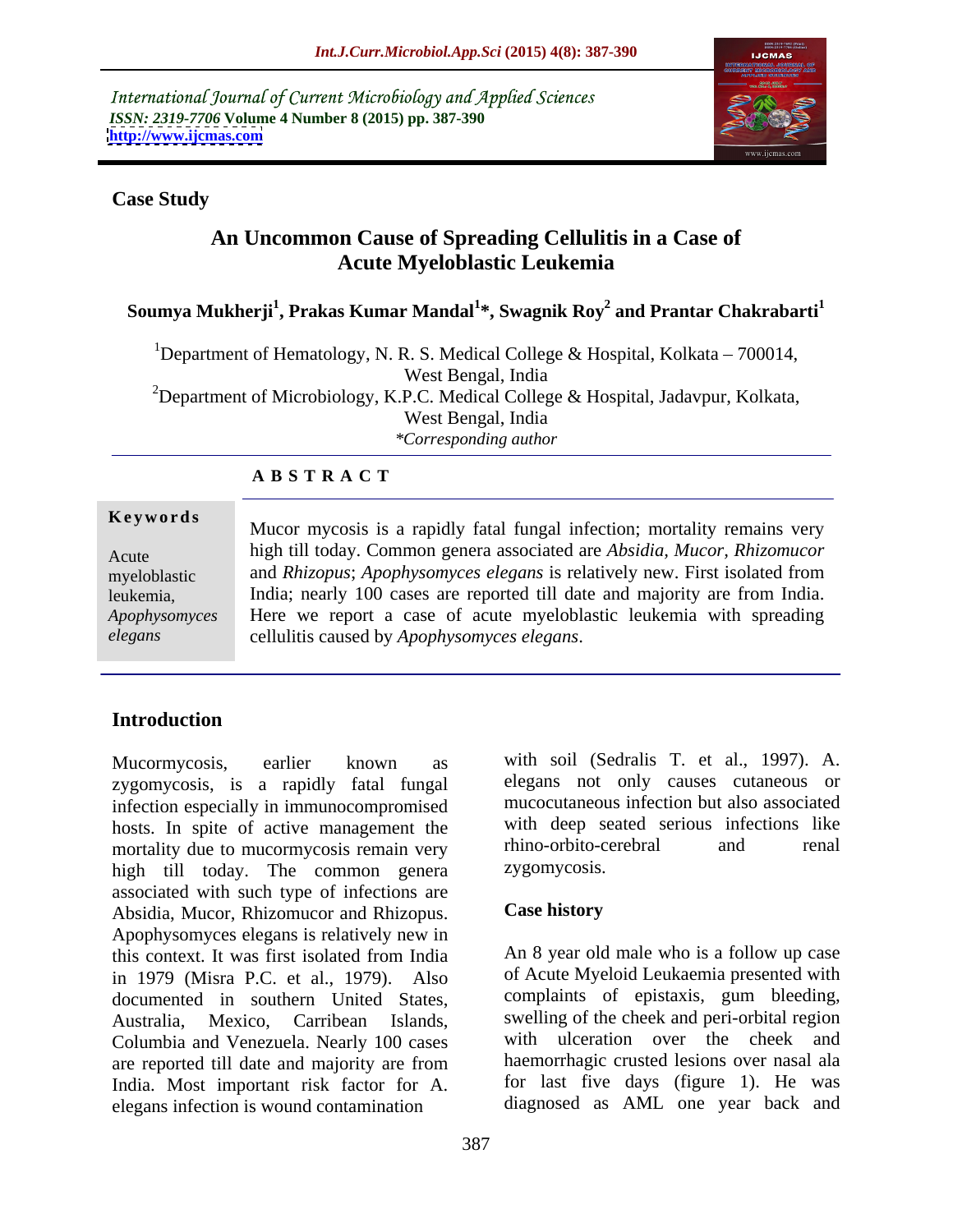relapse with presence of 45% blasts. He was were found in both nostrils, grayish white revealed mucosal involvement of the paranasal sinuses along with soft tissue

treated with standard chemotherapy which oedema (figure 2). His fever still persisted; was completed 8 months back. He was antifungal (Amphotericin B) was added. evaluated properly and all relevant Blood BACTEC yielded no growth. But, the investigations were done. His complete wound swab from the nasal polyp blood count showed that he had an early demonstrated fungal hyphae on KOH febrile at presentation; broad spectrum to Sabouraud dextrose agar (SDA); there antibiotic was started after sending the blood was profusely growing, creamy white, sample for BACTEC culture. On cotton woolly growth after 48 hours of examination, haemorrhagic polypoid lesions incubation (figure 3a). The lacto-phenol discharge mixed with blood coming out sporangium of Apophysomyces elegans from nostrils (figure 1); swab for culture (figure 3b). He was continued with was taken from the lesion. Computed intravenous Amphotericine B but his tomography scan of the paranasal sinuses condition deteriorated despite all supportive preparation. The material was inoculated on cotton blue (LPCB) mount from plate shows care and he succumbed to his condition.

**Figure.1** Swelling of the cheek and peri-orbital region with ulceration over the cheek and haemorrhagic crusted lesions over nasal ala. Haemorrhagic polypoid lesions were found in both nostrils, grayish white discharge mixed with blood coming out from nostrils



**Figure.2** Computed tomography scan of the paranasal sinuses revealed mucosal thickening of the paranasal sinuses along with soft tissue oedema

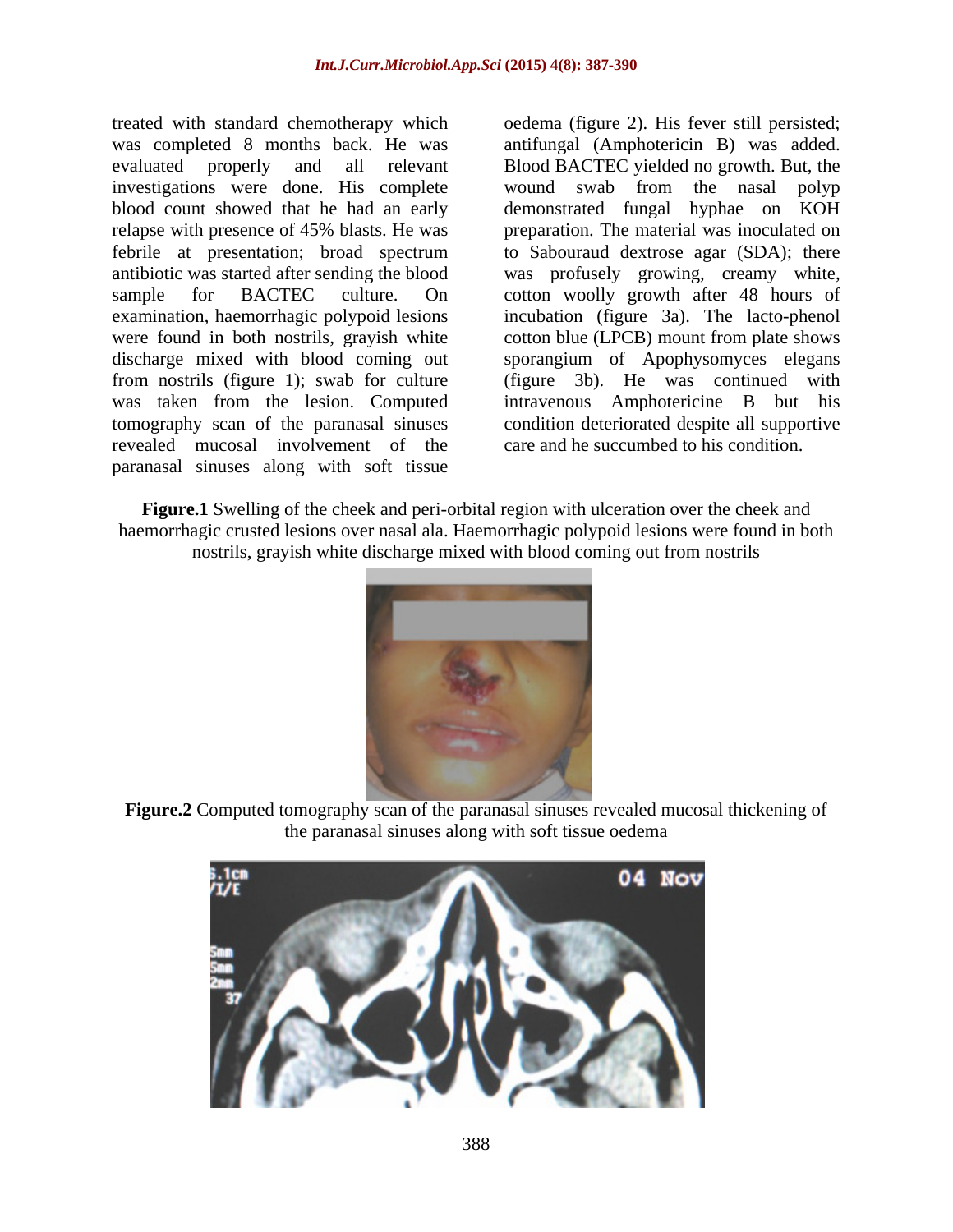**Figure.3a** Material from wound swab from the nasal polyp inoculated on Sabouraud dextrose agar (SDA) showed fastly-growing, creamy white, cottony growth



**Figure.3b** Lacto-phenol cotton blue (LPCB) mount from plate (fig 3a) showed sporangium of Apophysomyces elegans



zygomycosis. A. elegans was first isolated by Misra et al. in 1979 from soil samples from a mango orchard in Northern India (Misra P.C. et al., 1979). It is a rare cause of order Mucorales occur in human Zygomycosis and is usually acquired immunocompromised patients who have

**Discussion** via traumatic implantations, insect bites, Apophysomyces elegans, a member of the Invasive soft tissue infections develop on order Mucorales of the class Zygomycetes, burns or wounds contaminated by soil. *A.*  is an infrequent causative agent of *elegans* infections present most commonly human Zygomycosis and is usually acquired immunocompromised patients who havesurgery and contamination of burn wounds. as necrotizing fasciitis, osteomyelitis and angioinvasion (Chakrabarti A. et al, 2003). Infections caused by zygomycetes in the order Mucorales occur in